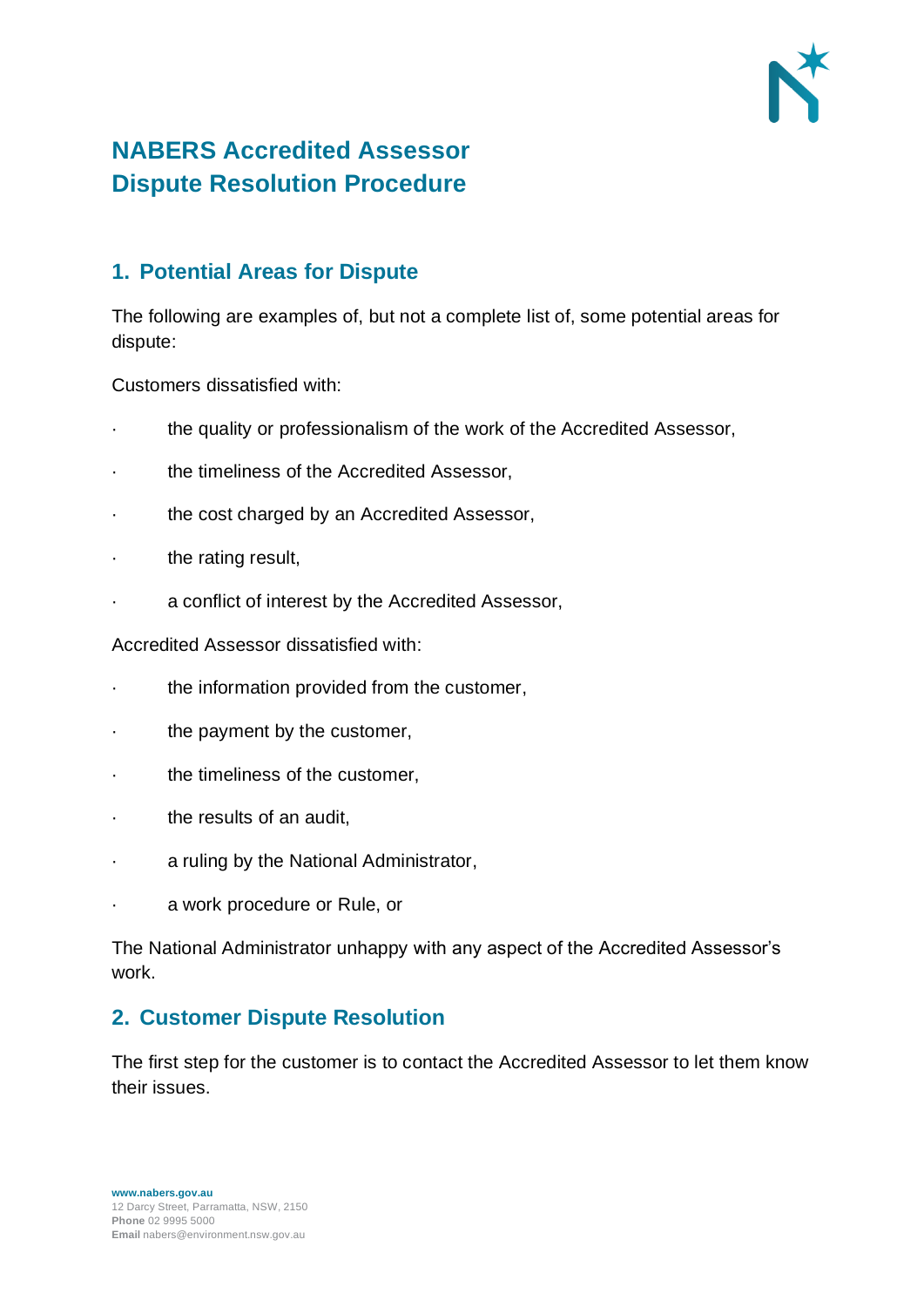If there is no satisfactory resolution within an agreed time period, the customer should contact the National Administrator with a summary of the dispute and measures taken to date to try and resolve the situation.

The National Administrator must act promptly and in the best interests of the NABERS scheme. The National Administrator must be informed of the results of any dispute resolution undertaken by an Accredited Assessor.

## **3. Accredited Assessor Dispute Resolution**

If the issue is with the Assessor's customer, the first step for the Accredited Assessor is to contact the customer directly and let them know their concerns and more importantly, the consequences of the issue. For example, the provision of inaccurate or incomplete data would result in delays in receiving a certificate and possibly additional costs in the assessor's time to gather the data independently. If the accurate data cannot be made available a certificate will not be issued.

If the issue relates to the National Administrator or with NABERS, the first point of contact for the Accredited Assessor should be the National Administrator. If the Accredited Assessor is not satisfied with the results, they may seek clarification directly from the NABERS Steering Committee.

If the issue is a technical matter or interpretation of the Rules, the Accredited Assessor has direct access to the National Administrator through the password protected section of the NABERS Web Site.

If the issue relates to the findings of a NABERS audit, the first point of contact for the Accredited Assessor should be the National Administrator. If the audit recommends that the final star rating be altered, the Accredited Assessor may, subject to the agreement of the National Administrator, and at their own cost, have an additional audit undertaken by an alternative Auditor appointed by the National Administrator.

It is expected that in almost all cases the National Administrator is the final arbitrator. In some cases, it may be that a decision of the National Administrator is questioned. In these cases the dispute should be raised with the NABERS Steering Committee when it next meets. The NABERS Steering Committee is an advisory body to the National Administrator and has representation from the states and territories.

The decision of the NABERS Steering Committee, as handed down via the National Administrator, is final and no further correspondence will be entered into. There is no further NABERS mechanism for appeal, mediation or third-party review apart from that allowed by law.

## **4. National Administrator Dispute Resolution**

If the National Administrator is dissatisfied with any aspect of an Accredited Assessor's work, or is given repeated customer complaints of a similar nature, or